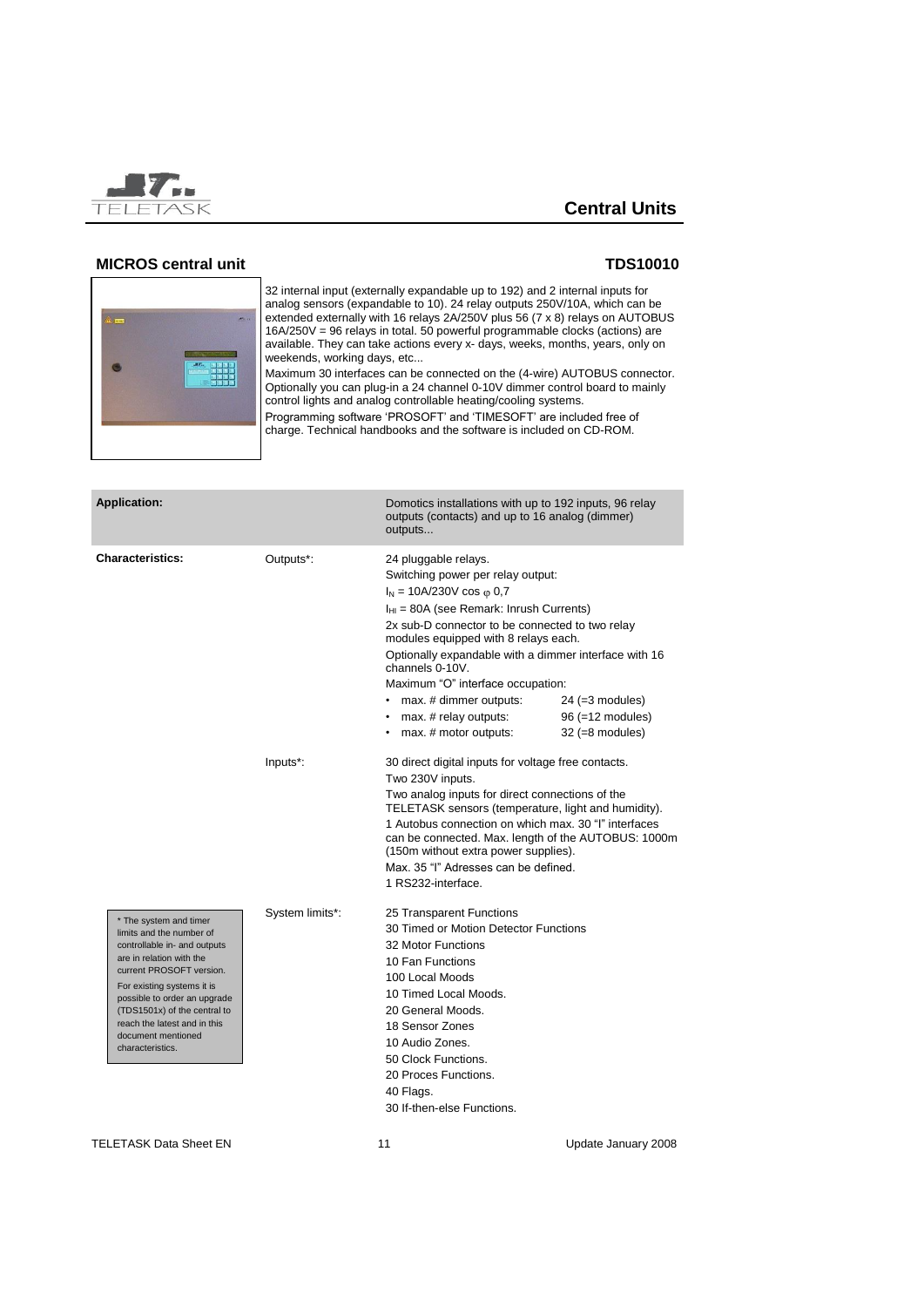

|                        |                                                                     |                                    | 30 Conditions.<br>50 Rooms                                                                                                                                                                                                                        | 50 Messages and/or Alarms.                              | 50 Chip Card and/or Proximity Tags                                                               |                                                                                                                                                                          |  |
|------------------------|---------------------------------------------------------------------|------------------------------------|---------------------------------------------------------------------------------------------------------------------------------------------------------------------------------------------------------------------------------------------------|---------------------------------------------------------|--------------------------------------------------------------------------------------------------|--------------------------------------------------------------------------------------------------------------------------------------------------------------------------|--|
|                        | Timer limits*:                                                      |                                    | Fan function:<br>Timed function:<br>Motor function:                                                                                                                                                                                               | Timed Local Mood:<br><b>Motion Detector:</b>            | max. 7200 sec.<br>max. 7200 sec.<br>max. 7200 sec.<br>max. 7200 sec. per line<br>max. 7200 sec.  |                                                                                                                                                                          |  |
|                        | Power Supply                                                        |                                    | Maximum dissipated load: 65W<br>Voltage: 100-250VAC<br>Frequency: 50Hz / 60Hz                                                                                                                                                                     |                                                         |                                                                                                  |                                                                                                                                                                          |  |
| Settings:              | <b>AUTOBUS</b><br>Baudrate<br>1200<br>2400<br>4800<br>9600<br>19200 | Switch 1<br>OFF<br>ON<br>OFF<br>ΟN |                                                                                                                                                                                                                                                   | Switch 2<br>OFF<br>OFF<br>ON.<br>ON                     | PС<br>Switch 3<br>OFF<br>ON<br><b>OFF</b><br>ΟN                                                  | Switch 4<br>OFF<br>OFF<br>ON<br>ON                                                                                                                                       |  |
|                        | Programming:                                                        |                                    | Through the PROSOFT software, clocks are<br>programmed through the TIMESOFT software.                                                                                                                                                             |                                                         |                                                                                                  |                                                                                                                                                                          |  |
|                        | <b>Terminating resistor</b><br><b>AUTOBUS:</b>                      |                                    | The terminating resistor is activated when the jumper is<br>placed over the two concerned pins. This is only needed<br>when the central unit is placed at the end of the<br>AUTOBUS (only one AUTOBUS cable is connected to<br>the central unit). |                                                         |                                                                                                  |                                                                                                                                                                          |  |
|                        | Potentiometer:                                                      |                                    | Contrast of the LCD-display.                                                                                                                                                                                                                      |                                                         |                                                                                                  |                                                                                                                                                                          |  |
|                        | Pin row under CPU:                                                  |                                    | remove for initialising the RAM-memory during the start-<br>up.                                                                                                                                                                                   |                                                         |                                                                                                  |                                                                                                                                                                          |  |
| Installation:          |                                                                     |                                    | and display).<br>below- left.                                                                                                                                                                                                                     | To be mounted on a flat surface.<br>in the bottom/back. | Install the MICROS housing on eye height (easy<br>Separated cable canals for inputs and outputs: | accessible to do the necessary settings on the key pad<br>Inputs (low voltage): through the rectangular opening<br>Outputs (higher voltage): through the break-out holes |  |
| <b>Connections:</b>    | Direct inputs (30+2):                                               |                                    | by screws connectors, max. 1,5mm <sup>2</sup> (adviced wires 0,5-<br>$0,8$ mm <sup>2</sup> )                                                                                                                                                      |                                                         |                                                                                                  |                                                                                                                                                                          |  |
|                        | Sensor inputs:                                                      |                                    | Idem                                                                                                                                                                                                                                              |                                                         |                                                                                                  |                                                                                                                                                                          |  |
|                        | <b>AUTOBUS:</b>                                                     |                                    | idem                                                                                                                                                                                                                                              |                                                         |                                                                                                  |                                                                                                                                                                          |  |
|                        | Relay contact<br>outputs:                                           |                                    | idem                                                                                                                                                                                                                                              |                                                         |                                                                                                  |                                                                                                                                                                          |  |
|                        | <b>External relay</b><br>modules (max. 2                            |                                    |                                                                                                                                                                                                                                                   |                                                         | sub-D connector (female on the pcb; + adapted cable)                                             |                                                                                                                                                                          |  |
| TELETASK Data Sheet EN |                                                                     |                                    | 12                                                                                                                                                                                                                                                |                                                         |                                                                                                  | Update January 2008                                                                                                                                                      |  |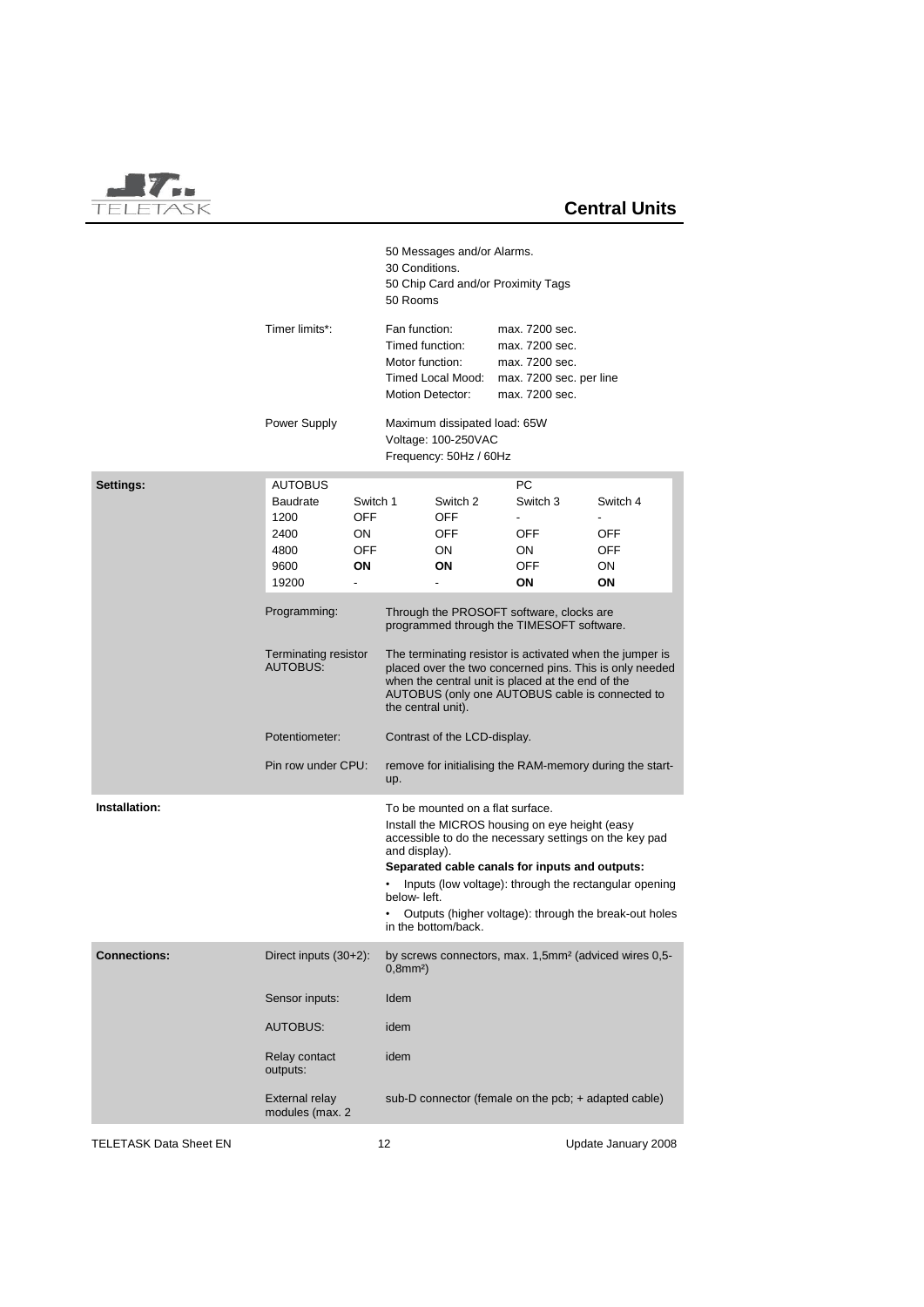

|                          | pieces):                             |                                                                                                      |
|--------------------------|--------------------------------------|------------------------------------------------------------------------------------------------------|
|                          | Dimmer extension<br>board (optional) | Dimmer extension board (optional)                                                                    |
|                          | RS 232:                              | sub-D connector 9 poles (female on the MICROS pcb)                                                   |
|                          | Power supply:                        | 100-240V (50-60Hz) max.1A, by power cord (supplied<br>with the central unit)                         |
|                          | Earthing:                            | Allways use the external screw at the bottom right to<br>connected with the main central earth wire. |
| <b>Power Consumption</b> |                                      | ****                                                                                                 |
| <b>Dimensions:</b>       | <b>Dimensions</b>                    | 450 B x 370 H x 85D (in mm)                                                                          |

**Net | Packaged Weight** 6,9 kg | 7,8 kg

**Schematic Drawings:**